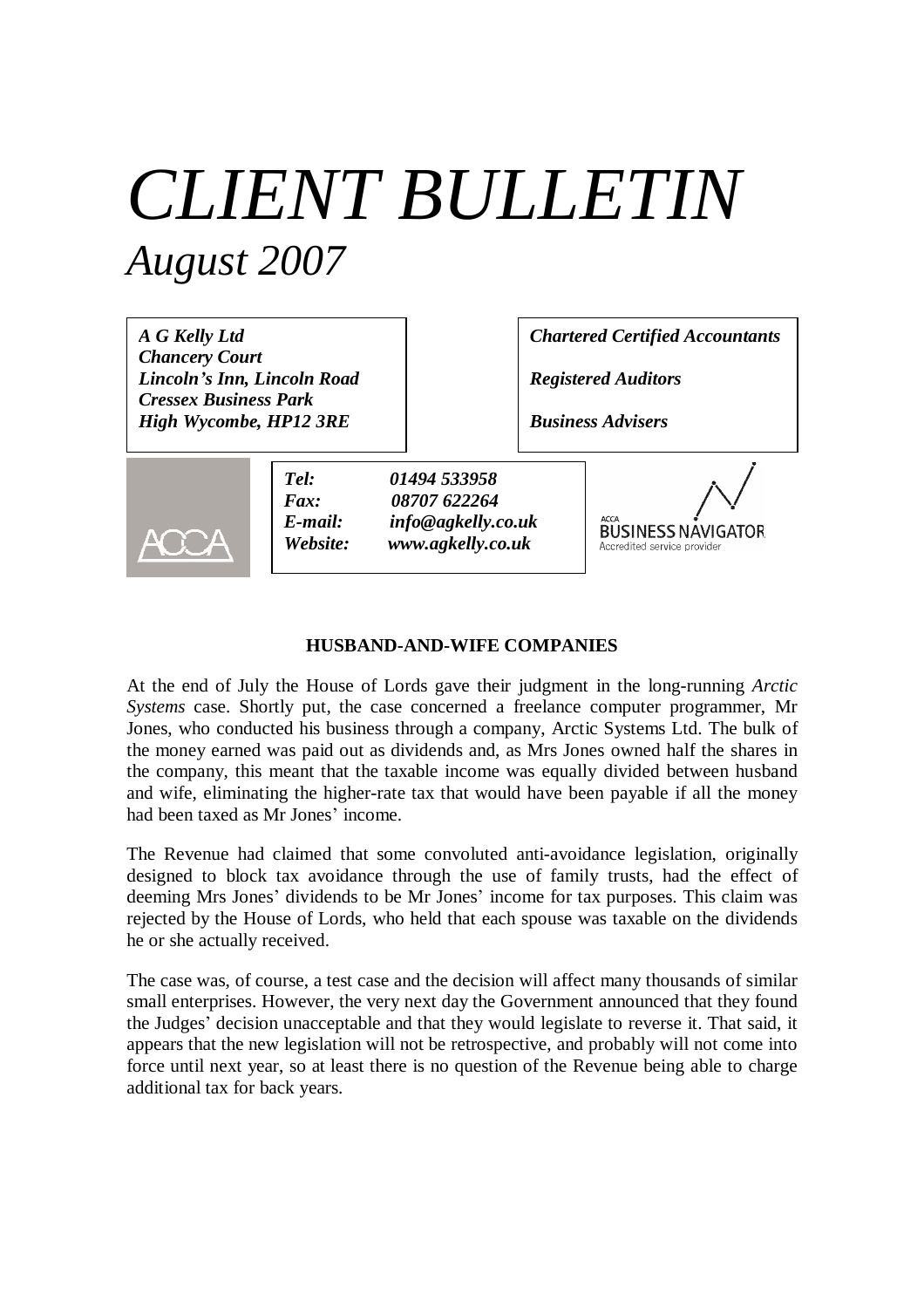The Revenue's traditional approach has been that there is a clear distinction between the *Arctic Systems* scenario, where one spouse earns the money and the other at most provides support services, and a 'genuine family business' where husband and wife jointly run an enterprise such as a shop. In the *Arctic Systems* scenario, the Revenue have attempted to limit the income allocated to the 'support spouse' to the value of the work she (usually, but it could be he) contributes, but in the case of a 'genuine family business' they have not sought to challenge the way profits were divided between the spouses.

First indications are that the new legislation will attack all 'non-commercial' arrangements – arrangements that would not have been entered into between parties acting at arm's length. It is far from clear where this will lead as, after all, a family business is by definition a business carried on by people who are not at arm's length from each other.

A consultation paper, possibly with draft legislation, has been promised and once this is available we should be able to give clients at least an outline of how the new legislation is likely to affect them.

### **RECENT TAX CHANGES**

The Finance Act 2007 has been criticised for being, in places, so broadly written that its application to particular circumstances is unclear, leaving the detail to be provided by Guidance Notes published by HM Revenue & Customs. One example is the legislation designed to stop people reducing their capital gains tax liabilities by manipulating loss relief claims. However, neither the legislation nor the Guidance Notes are entirely clear about the following, quite common, situation:

Husband sells a block of shares (quoted on the Stock Exchange) in order to crystallise a loss which can be set against his other gains. His wife immediately buys an identical block of shares for her own portfolio.

In view of the doubt, we would, for the time being at least, advise against such transactions. However, there is no objection to other 'double bed-and-breakfast' transactions – for example where the husband sells a holding standing at a small gain, in order to utilise his annual exemption, and his wife immediately buys an identical block of shares for her own portfolio.

HMRC have also made it clear that it is still quite acceptable for one spouse to transfer an investment, standing at a loss, to the other, and for the recipient to sell that investment to crystallise the tax loss, which can then be set against gains on his or her other investments. (Under the usual capital gains tax rules, the transfer between husband and wife is effectively ignored and the transferee is deemed to have acquired the investment at the original cost to the transferor.) The reason for accepting this tax planning stratagem, but not the 'bed-and-breakfast', is not clear.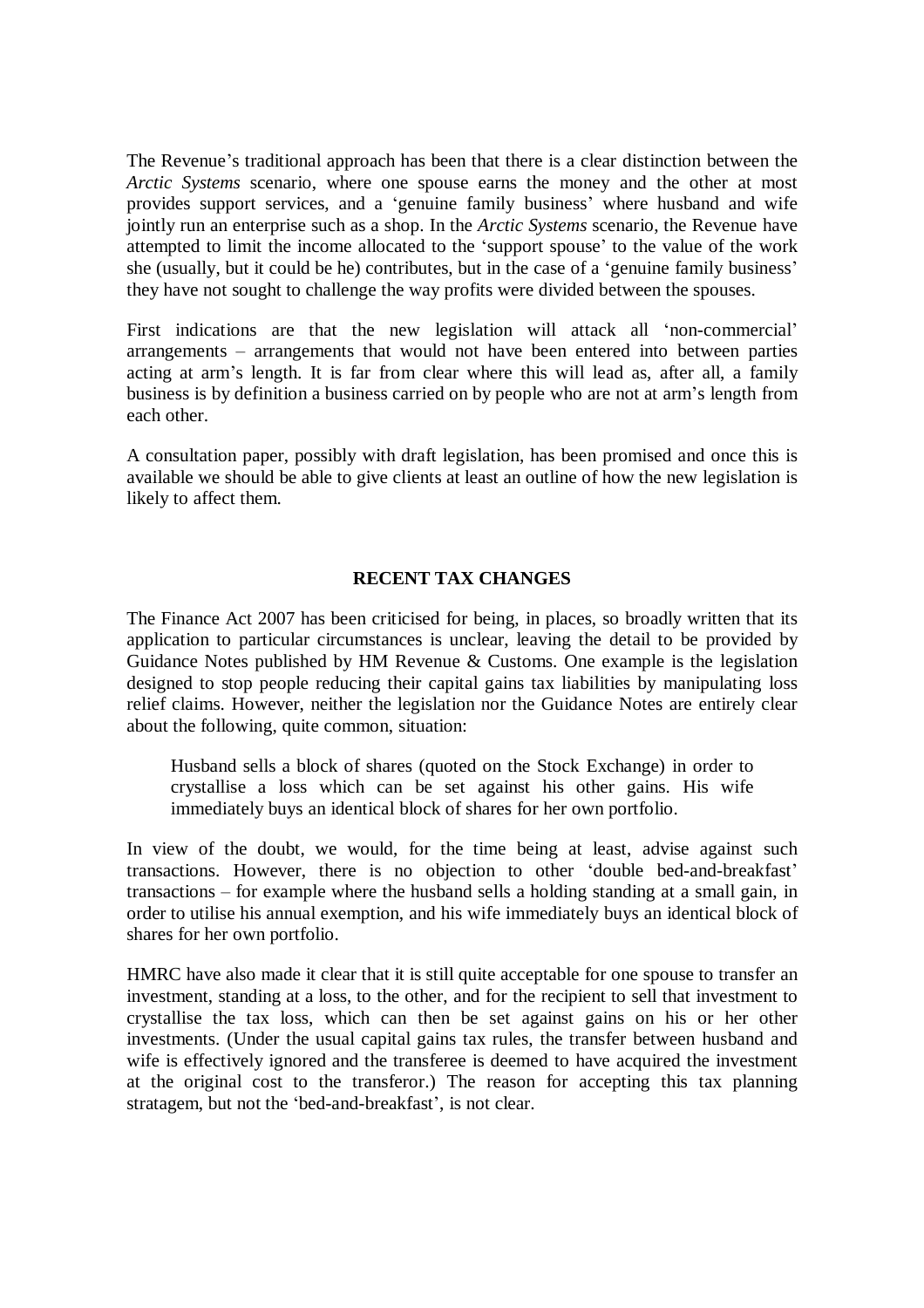#### **Loss relief for partners**

Another anti-avoidance provision in the new Finance Act, although aimed at blocking aggressive tax planning, may also impact on family businesses. This is that a partner will not be able to claim 'sideways relief' (relief against other income) for losses in excess of £25,000 a year, unless he or she works for at least ten hours a week in the partnership business. A family which has a portfolio of businesses, for example, may find that a member who is a partner in a business which makes a loss for a year, does not work for the requisite ten hours a week in that particular business. Or it may be that the older generation contributes capital and expertise, but a limited amount of time, to the family business. Accordingly, it may be that business structures need to be re-examined.

### **Holiday homes abroad**

It is very common for holiday homes abroad to be held through a company – sometimes because the country concerned does not permit non-nationals to buy local property in their own names; sometimes because the property was already held within a company and it was easier and cheaper to buy the company than the property itself; and sometimes to avoid local inheritance laws which restrict a testator's right to leave the property as he or she chooses.

On occasion over the last ten years or so, the Revenue have argued that the owners of such companies are its directors (and even if they are not named as directors, are 'shadow directors<sup>'</sup>) and, as such, are subject to the usual rules for taxing directors' benefits-inkind. In other words, it was claimed that an income tax and National Insurance contribution liability could arise on the 'benefit' a United Kingdom resident enjoyed by occupying his own holiday home abroad.

In his Budget last March, the Chancellor of the Exchequer announced that next year's Finance Bill (that is to say, the Finance Act 2008) will abolish any such tax charge, with retrospective effect. The year's delay appears to be to allow time for detailed consultation on the exact wording of the new legislation.

However, four possible problems remain. Firstly, the new legislation will apply only to overseas property – there is still, potentially, a tax charge on the occupation of property in the United Kingdom owned through a company.

Secondly, the new exemption applies only where the company's sole function is to hold the overseas property and to receive any rents from commercial lettings (whether holiday lettings or long-term leases). Any other business activities will disqualify the company. Moreover the company may own only one foreign property (though, paradoxically, an individual may own several companies, each owning an individual property).

Thirdly, a company will not qualify unless it is wholly owned by individuals. Thus a subsidiary company will not qualify. Furthermore, the company must not have been funded by an associated company – for example, by loans from the family's UK trading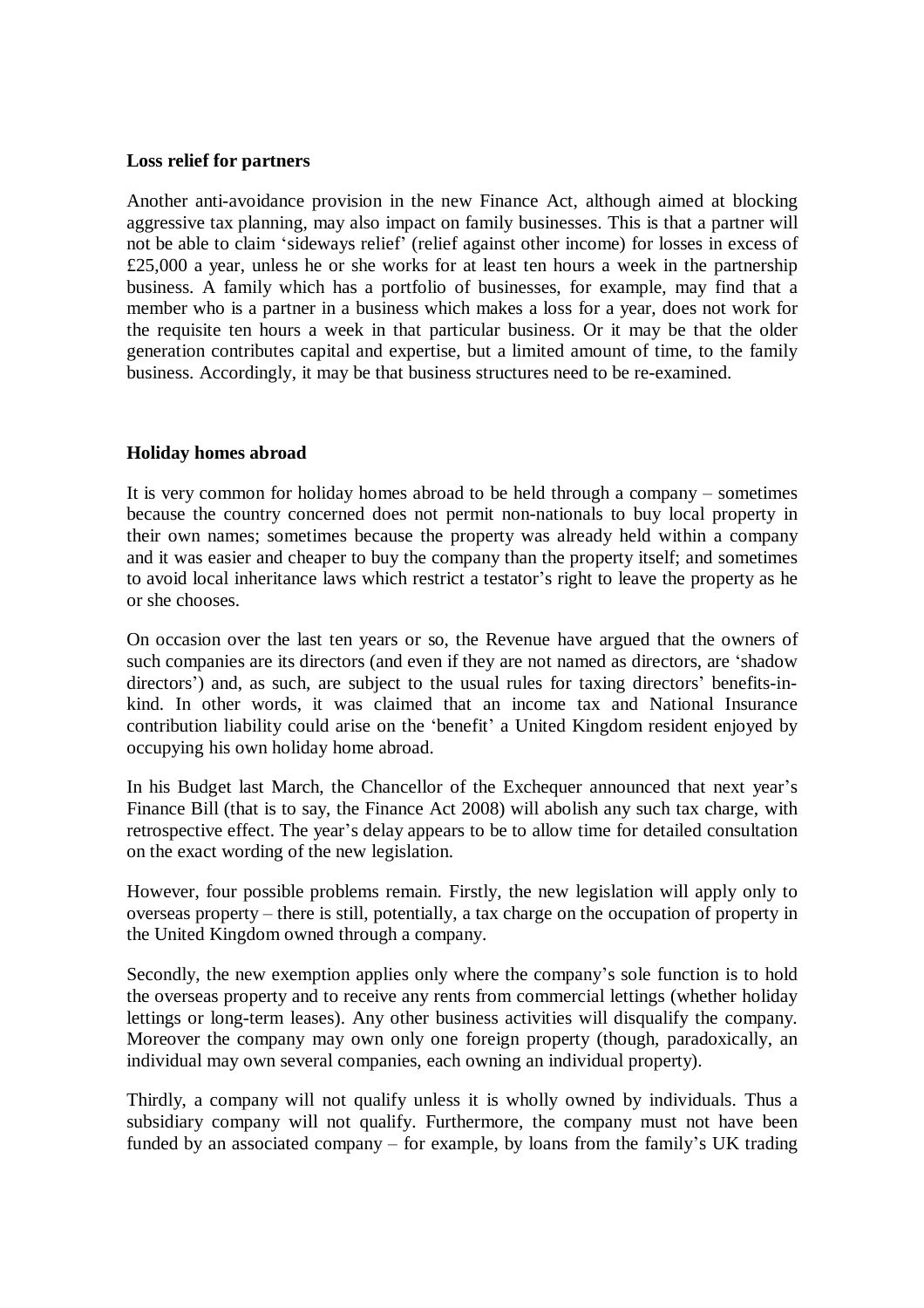company. The position of a property-holding company which is owned by a family trust is not yet clear.

Fourthly, the property-owning company will still be 'associated' with any other companies owned by the same shareholders (or their spouses), for example a family trading company. The significance of this is that the existence of the property-owning company may, in some circumstances, restrict the ability of the trading company to claim small companies relief, and so increase the corporation tax payable.

All in all, the Finance Act 2008 will not provide an answer to all the problems that may arise when a foreign holiday or retirement home is held through a company. If contemplating such a purchase, it is essential to obtain competent advice on the United Kingdom tax rules, as they apply to your own individual circumstances, and not focus exclusively on the overseas legal and tax implications.

## **Charitable donations**

The two per cent reduction in the basic rate of tax, although announced as part of the Budget in March, will not take effect until April 2008. One effect will be to reduce the amount charities (including places of worship) may reclaim in respect of Gift Aid payments from their members and supporters.

For example, a £10 net donation currently grosses up to £12.82, creating a £2.82 tax repayment for the charity. From 6 April 2008, it will gross up to £12.50, reducing the tax repayment to  $£2.50 - a$  fall of over 11%. Supporters may wish to take this into account when timing their gifts (a donation on 5 April will be worth about 2.5% more than one made the following day, though strictly speaking gifts by cheque should clear by Friday, 4 April) and in setting their contributions for 2008/09.

Conversely, of course, the value of the higher rate relief to the donor, on the same £10 net donation, will rise from £2.31 to £2.50 (because the difference between the basic and the higher rate will be 20% instead of 18%). This again is something donors may wish to take into account when setting their contributions for 2008/09 – and something which charity treasurers and fundraisers may wish to point out to their supporters!

### **WATCH OUT FOR FRAUDSTERS!**

There appears to be an outbreak of scams based on the fraudster pretending to be, of all people, HM Revenue & Customs. Contact is made by e-mail, telephone or ordinary post – in the latter case, often using official-looking forms. In some instances, there is a request or demand for outstanding taxes or for import duties said to be due on valuable goods held at the docks or airport. In others, there is a request for personal data, such as bank account details. Often, there is a statement that this information is required so that a tax repayment or a payment of Child Benefit, *etc*, can be made.